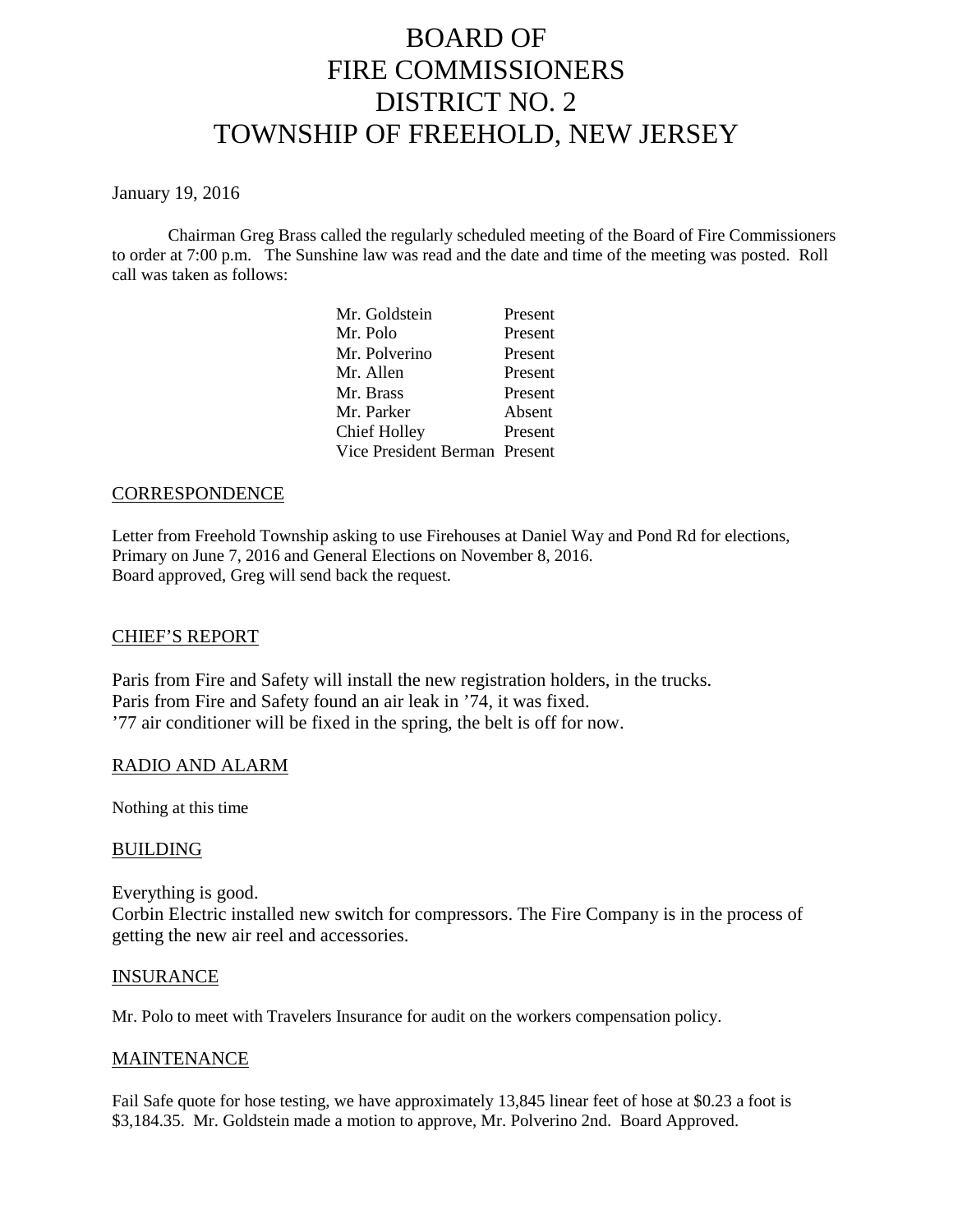## NEW BUSINESS

Nothing a this time.

# OLD BUSINESS

Mr. Allen to check with Freehold Township Police when firehouse can start background checks.

Mr. Allen was inquiring about the agreement for building between the Fire Company and the Commissioners, per Vice President Berman waiting for answer from President Calamita.

Mr. Polo inquired about what is in the Resolution concerning the drug test/physicals not being done by the members, how long do they have to have the drug test/physical on there own. Board approved that members have 30 days to complete drug testing/physical.

Mr. Brass hasn't gotten a response from the company regarding the sale of Old '85, he did find a new company, he will reach out them.

#### TREASURER

| Checking Acct.:<br>Saving Acct.:           | 608.22<br>Ж<br>\$76,165.82     |
|--------------------------------------------|--------------------------------|
| $CD$ Acct.:<br><b>Total Assets to Date</b> | \$138,927.93<br>\$1,592,601.97 |
| Last Years Revenue                         |                                |

| Checking Acct. Interest  | 13.75          |
|--------------------------|----------------|
| Saving Acct.             | \$<br>1,668.61 |
| CD Acct.                 | 3,732.36<br>\$ |
| <b>Incoming Payments</b> | \$1,099.005.00 |
| Reimbursement Check      |                |
| (Travelers Insurance)    | 7,325.00       |
| <b>Total Assets</b>      | \$1,111,744.72 |

#### December Bills

| JCP&L                          | \$<br>562.87      |
|--------------------------------|-------------------|
| <b>NJNG</b>                    | \$<br>299.53      |
| Verizon Wireless               | \$<br>487.18      |
| <b>Staples</b>                 | \$<br>224.37      |
| Verizon                        | \$<br>381.56      |
| Optium                         | \$<br>292.53      |
| East Freehold Fire Co.         | \$<br>173.34      |
| <b>Electronic Measure</b>      | \$<br>1,981.11    |
| Midstate Mobile and Radio      | \$<br>57.85       |
| <b>Discount Communications</b> | \$<br>6,056.59    |
| <b>Island Tech Services</b>    | \$1,763.00        |
|                                | \$14,463.36       |
| <b>Conway Shields</b>          | \$1,014.94        |
| Raceway Carwash                | 217.25<br>\$      |
| NJ Door Works                  | \$2,036.00        |
| Access Health                  | \$3,375.00        |
| Earhardt Automotive            | 1,692.31<br>\$    |
| Norwood Autoparts              | \$<br>225.00      |
| Fire & Safety                  | \$<br>8,194.93    |
|                                | NJ Fire Equipment |